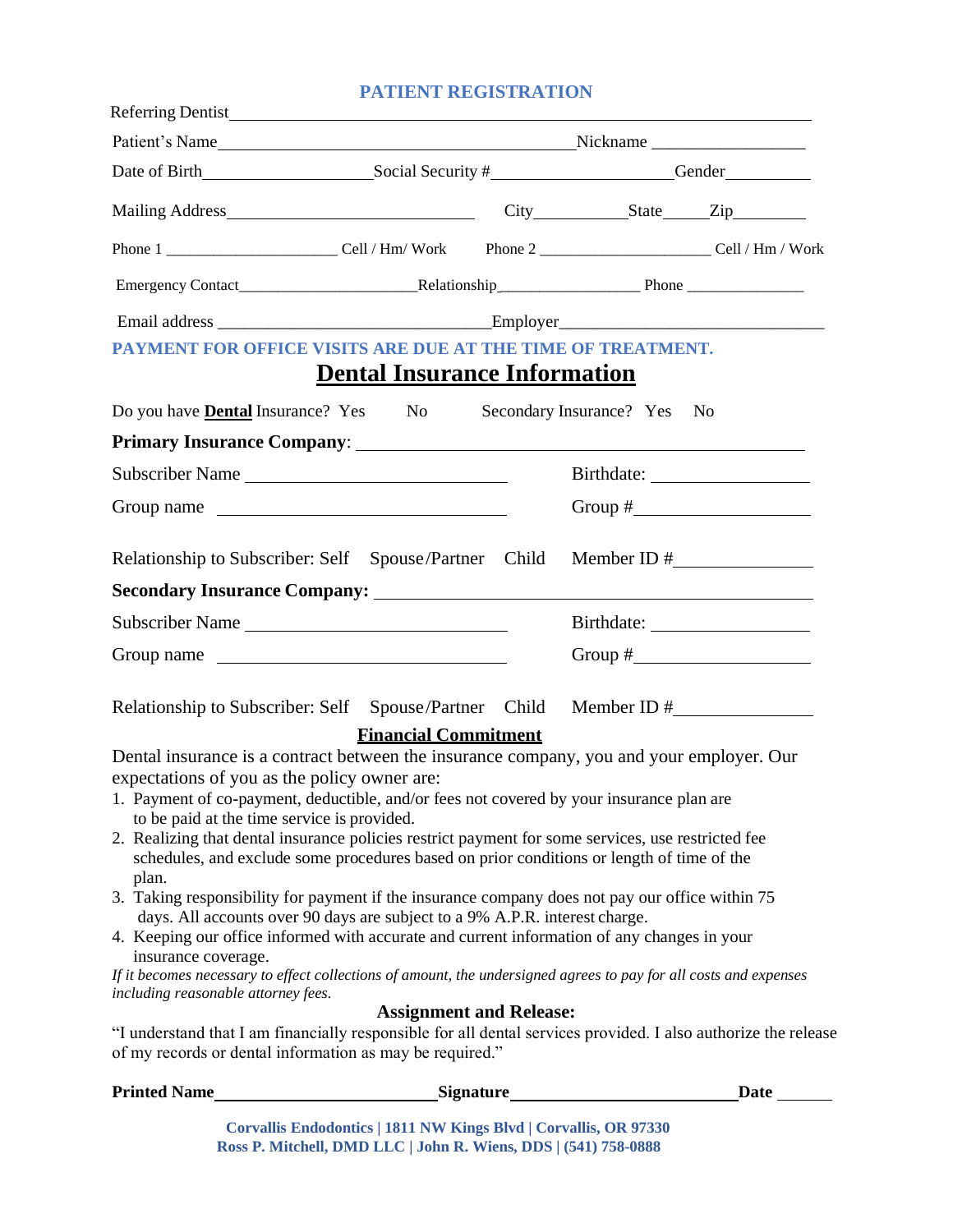## **HEALTH HISTORY**

| <b>Patient Name</b> |                |     |                | Birthdate <b>Exercise Service Service Service Service</b> Service Service Service Service Service Service Service Service Service Service Service Service Service Service Service Service Service Service Service Service Service S |     |              |  |                            |
|---------------------|----------------|-----|----------------|-------------------------------------------------------------------------------------------------------------------------------------------------------------------------------------------------------------------------------------|-----|--------------|--|----------------------------|
|                     |                |     |                | I. CIRCLE APPROPRIATE ANSWER (please leave blank if you do not understand the question):                                                                                                                                            |     |              |  |                            |
|                     | 1.             | Yes | N <sub>o</sub> | Are you in good health?                                                                                                                                                                                                             |     |              |  |                            |
|                     | 2.             | Yes | N <sub>o</sub> | Has there been a change in your health within the last year?                                                                                                                                                                        |     |              |  |                            |
|                     | 3.             | Yes | N <sub>o</sub> | Have you been hospitalized or had a serious illness in the last three years?<br>If YES, why?                                                                                                                                        |     |              |  |                            |
|                     | 4.             | Yes | No.            | Are you being treated by a physician now?For what?                                                                                                                                                                                  |     |              |  |                            |
|                     | 5.             | Yes | No             | Are you allergic or sensitive to any medications, local anesthetics, or latex?<br>Please list:                                                                                                                                      |     |              |  |                            |
|                     |                |     |                | II. HAVE YOU EXPERIENCED: NO $\Box$                                                                                                                                                                                                 |     |              |  |                            |
|                     | б.             | Yes | No             | Chest pain (angina)?                                                                                                                                                                                                                |     | $10. Yes$ No |  | Frequent urination?        |
|                     | 7 <sub>1</sub> | Yes | N <sub>o</sub> | Persistent cough, Coughing up blood?                                                                                                                                                                                                |     | 11. Yes No   |  | Excessive thirst?          |
|                     | 8.             | Yes | N <sub>o</sub> | Bleeding problems, Bruising easily?                                                                                                                                                                                                 |     | 12. Yes No   |  | Headaches?                 |
|                     | 9.             | Yes | N <sub>0</sub> | Sinus problems/Seasonal allergies?                                                                                                                                                                                                  |     | 13. Yes $No$ |  | Dry mouth?                 |
|                     |                |     |                | NO <sub>□</sub><br><b>III. DO YOU HAVE OR HAVE YOU HAD:</b>                                                                                                                                                                         |     |              |  |                            |
|                     | 14. Yes        |     | N <sub>o</sub> | Heart surgery/Artificial Heart Valve?                                                                                                                                                                                               | 25. | Yes No       |  | HIV?                       |
|                     | 15. Yes        |     | No             | Heart attack?                                                                                                                                                                                                                       | 26. | Yes No       |  | Cancer /Tumors?            |
|                     | 16. Yes        |     | N <sub>0</sub> | Irregular Heartbeat/Pacemaker?                                                                                                                                                                                                      | 27. | Yes No       |  | Radiation/Chemotherapy?    |
|                     | 17. Yes        |     | No             | <b>High Blood Pressure?</b>                                                                                                                                                                                                         | 28. | Yes No       |  | Psychiatric care?          |
|                     | 18. Yes        |     | N <sub>0</sub> | Arthritis/Rheumatism?                                                                                                                                                                                                               | 29. | Yes No       |  | Thyroid/Adrenal disease?   |
|                     | 19. Yes        |     | No             | Artificial joint (hip, knee, other)?                                                                                                                                                                                                | 30. | Yes No       |  | Glaucoma?                  |
|                     | 20. Yes        |     | No             | Epilepsy/Seizures?                                                                                                                                                                                                                  | 31. | Yes No       |  | Anemia?                    |
|                     | 21. Yes        |     | No             | Asthma, TB, emphysema, other?                                                                                                                                                                                                       | 32. | Yes No       |  | Diabetes?                  |
|                     | 22. Yes        |     | N <sub>0</sub> | Hepatitis/Liver disease?                                                                                                                                                                                                            | 33. | Yes No       |  | Herpes?                    |
|                     | 23. Yes        |     | N <sub>0</sub> | Stomach problems/Ulcers/Reflux?                                                                                                                                                                                                     | 34. | Yes No       |  | Kidney/Bladder disease?    |
|                     | 24. Yes        |     | N <sub>0</sub> | Stroke?                                                                                                                                                                                                                             | 35. | Yes No       |  | TMJ/Popping/Clicking?      |
|                     |                |     |                | IV. ARE YOU TAKING: $NO\Box$                                                                                                                                                                                                        |     |              |  |                            |
|                     | 36. Yes        |     | N <sub>o</sub> | Antibiotics/Sulfa Drugs?                                                                                                                                                                                                            |     | 42. Yes No   |  | Inhaler/Asthma Medication? |
|                     | 37. Yes        |     | N <sub>0</sub> | Aspirin/Advil/Motrin/Aleve?                                                                                                                                                                                                         | 43. | Yes No       |  | Anticoagulants (Coumadin)? |
|                     | 38. Yes        |     | N <sub>0</sub> | Insulin/Oral Diabetic Medication?                                                                                                                                                                                                   |     | 44. Yes No   |  | Nitroglycerin?             |
|                     | 39. Yes        |     | N <sub>0</sub> | High Blood Pressure Medication?                                                                                                                                                                                                     | 45. | Yes No       |  | Alcohol?                   |
|                     |                |     |                |                                                                                                                                                                                                                                     | 46. | Yes No       |  | Tobacco?                   |
|                     | 40. Yes        |     | N <sub>o</sub> | Bisphosphonates (Fosomax/Boniva/Actonel/Aredia/Zometa/Didronel/Skelid)?                                                                                                                                                             |     |              |  |                            |
|                     | 41. Yes        |     | N <sub>0</sub> | Please list all Medications, Recreational Drugs, Over-The-Counter Medicines and Natural Remedies:                                                                                                                                   |     |              |  |                            |
|                     |                |     |                |                                                                                                                                                                                                                                     |     |              |  |                            |
|                     |                |     |                |                                                                                                                                                                                                                                     |     |              |  |                            |

## **V. WOMEN ONLY:**

|  |  | 47. Yes No Are you or could you be pregnant? |  |  |  | 48. Yes No Taking birth control pills? |
|--|--|----------------------------------------------|--|--|--|----------------------------------------|
|--|--|----------------------------------------------|--|--|--|----------------------------------------|

## **VI. ALL PATIENTS:**

49. Yes No Do you have or have you had any other diseases or medical conditions NOT listed on thisform? If so, please explain

*To the best of my knowledge, I have answered every question completely and accurately. I will inform Dr. Mitchell of any change in my health and/or medication.*

Patient's Signature: Date: Date: Date:

**Corvallis Endodontics | 1811 NW Kings Blvd | Corvallis, OR 97330 Ross P. Mitchell, DMD LLC | John R. Wiens, DDS | (541) 758-0888**